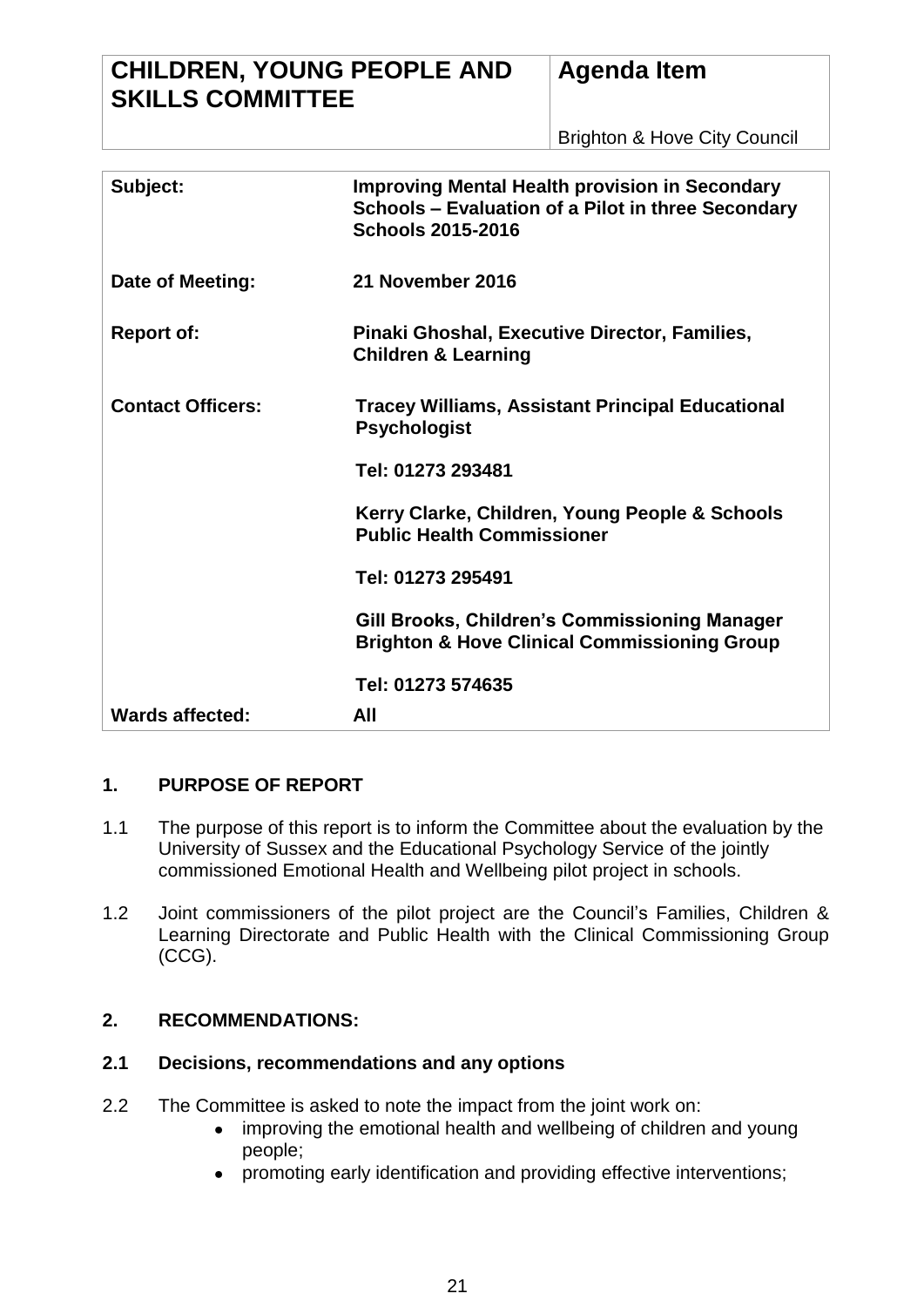- $\bullet$ reducing the need for referrals to the Child and Adolescent Mental Health Service (CAMHS).
- 2.3 To approve the extension of the pilot offer to all secondary schools in the city by April 2017.

# **3 BACKGROUND**

#### 3.1 **Relevant information**

- 3.2 The Families, Children & Learning Directorate, Public Health and the Clinical Commissioning Group (CCG) worked in collaboration with schools and key stakeholders to identify a model for a health and wellbeing project in schools that would improve emotional health and wellbeing, prevent the escalation of mental health problems and reduce referrals to the Child and Adolescent Mental Health Service (CAMHS).
- 3.3 The model places a primary mental health worker from the tier 2 community CAMHS team up to half the week in each pilot secondary school to work with the school pastoral team directly. As part of the requirements of the pilot, the school has to identify a mental health lead from within the school to act as the main liaison point for the primary mental health worker and to coordinate the support for emotional and mental health across the school.
- 3.4 A range of intended outcomes were identified for the pilot and the University of Sussex was engaged to evaluate the pilot against these outcomes with support from in the council's Educational Psychology Service. The evaluation report is attached.
- 3.5 Three secondary schools were selected to join the pilot: Cardinal Newman Catholic School, Dorothy Stringer High School and Patcham High School. In addition, Cardinal Newman added funding to increase an element of the offer for their school.
- 3.6 The first phase took place from September 2015 to July 2016. The pilot was led by a senior primary mental health worker with support from Public Health and the Educational Psychology Service.
- 3.7 Primary Mental Health Workers from the tier 2 Community CAMHS service supported the pilot schools to:
	- o engage and listen to the views and needs of pupils
	- $\circ$  improve work with parents / carers
	- o develop staff skills in the area of emotional/ mental health
	- o provide targeted support for pupils
- 3.8 Through this pilot the following was achieved in each school:
	- the development of an internal 'triage' system to provide support and guidance to staff and agree priorities for primary mental health worker involvement
	- provision of training, workshops, drop-ins, consultations for students, parents and school staff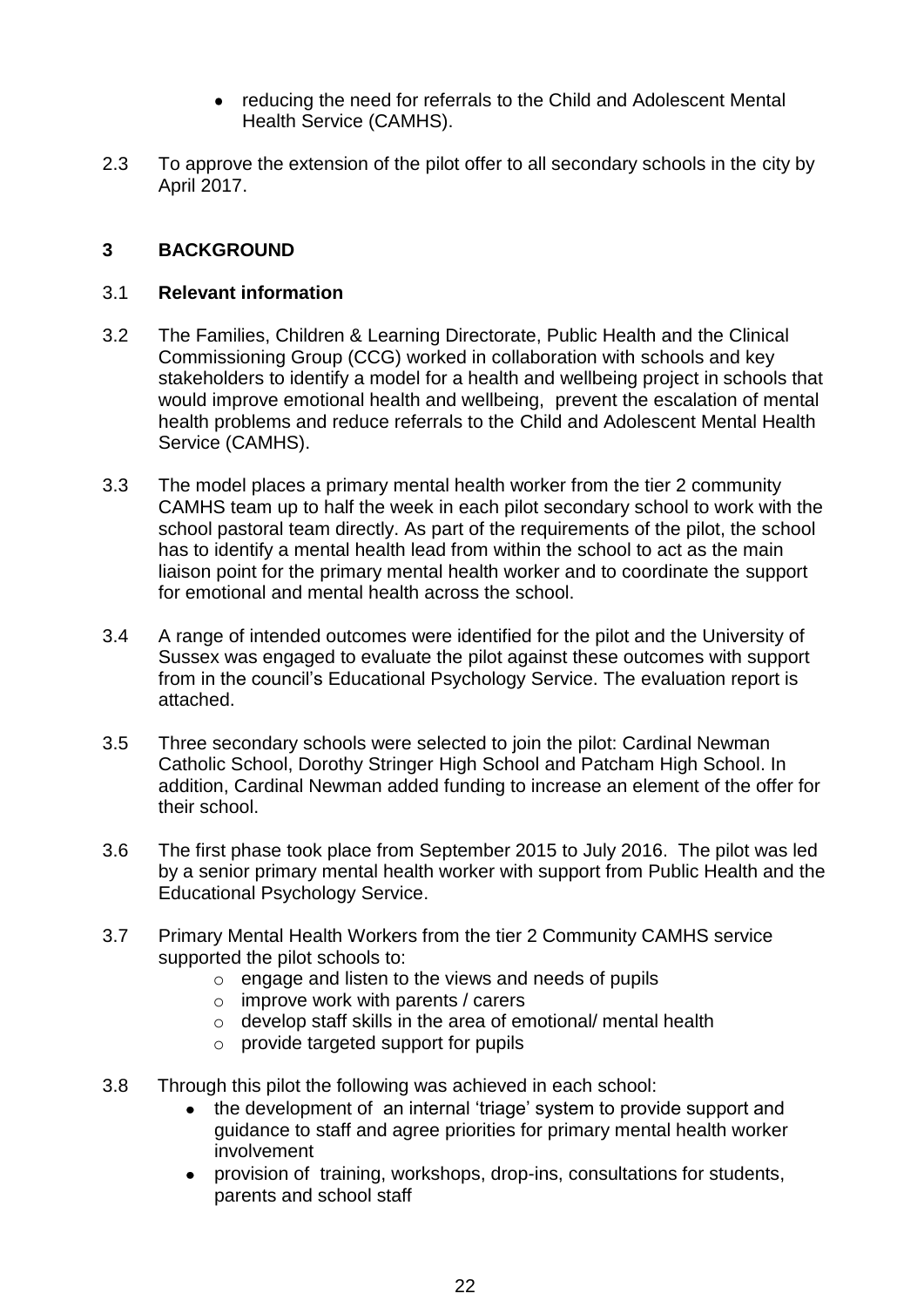- targeted support for identified individual pupils
- 3.9 The Educational Psychology Service coordinated the new support arrangement in each school by:
	- mapping the support available for mental health and well-being;
	- training and consulting with school leaders.
- 3.10 The findings of the pilot identify a number of significant strengths in how the three schools implemented and embedded a primary mental health worker as part of their support for pupils' emotional/ mental health.
- 3.11 The importance of having a school lead who co-ordinates and champions the work of the primary mental health worker and the wider programme of work on mental health and well-being at all three schools was identified as key.
- 3.12 Compared to the other secondary schools in the city, the evaluation report states the number of referrals to the Child and Adolescent Mental Health Service at tiers 2 and 3 was reduced over the period of the pilot.
- 3.13 The evaluation report also notes progress made towards developing a wholeschool approach to emotional health and wellbeing that engages all stakeholders.
- 3.14 The Educational Psychology Service provided a valuable forum for reflecting on practice, exploring progress and resolving challenges faced in the work on emotional health and wellbeing.
- 3.15 Next steps in terms of widening the pilot will involve sharing the learning from the evaluation and implementing recommendations for further improvement of the model.
- 3.16 From November 2016 there will be opportunity for all secondary schools to be involved in the next phase of the pilot:

From 1<sup>st</sup> November 2016, Longhill High School and Blatchington Mill School.

From 1<sup>st</sup> January 2017, Hove Park School and Varndean School.

From April 2017, Brighton Aldridge Community Academy, Kings School and Portslade Aldridge Community Academy will have the opportunity to be involved

3.17 A key challenge in terms of capacity and resource will be to extend this offer to primary schools, special schools and colleges.

# **4. FINANCIAL & OTHER IMPLICATIONS:**

Financial Implications:

Finance:

4.1 The pilot is jointly funded by CCG, Public Health and Families, Children & Learning Directorate.